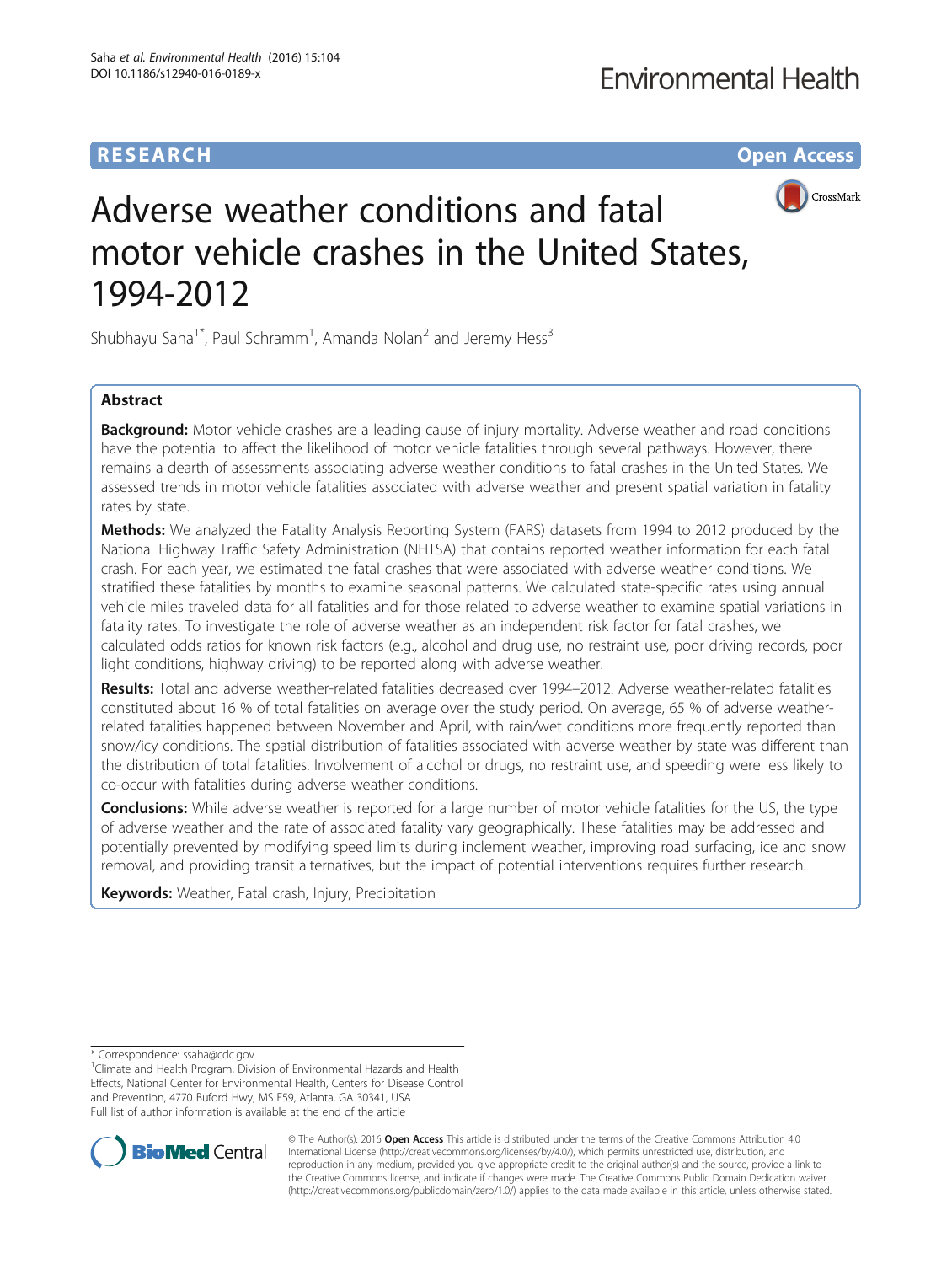## Background

Motor vehicle fatalities were the leading cause of unintentional injury deaths in the United States when data across all age groups was combined from 1999 to 2012 [[1\]](#page-7-0). Centers for Disease Control and Prevention (CDC) calculated the medical spending and productivity loss associated with fatal and non-fatal motor vehicle injuries to exceed 99 billion in 2005 [[2\]](#page-7-0). Given this disease burden and cost, the CDC have singled out reducing motor vehicle injuries as a high priority "winnable battle" for public health [\[3\]](#page-7-0).

Weather variability proved to be an important factor when the relationship between traffic volume and road traffic injuries were analyzed in Southern California [\[4](#page-7-0)]. William Haddon pioneered injury epidemiology with a systematic classification of etiology into phases (preevent, event, and post-event) and factors (host, agent, and environment) affecting road traffic injuries to facilitate prevention planning [\[5, 6](#page-7-0)]. However, isolating and managing risks related to environmental factors, particularly weather, has been challenging. It can be difficult to determine exposure to weather with precision [\[7](#page-7-0)], compounded by the potential correlation between weather and other factors, like road utilization, driver behavior, road conditions, and post-event factors such as delayed response time for emergency medical services [[8, 9\]](#page-7-0).

The Federal Highway Administration defines "weatherrelated" crashes as those that occur in adverse weather (e.g., rain, snow, sleet, fog, or a combination) or slick road conditions (e.g., wet, snowy, slushy, or icy) [\[10](#page-7-0)]. Such conditions can affect all phases of road traffic injury occurrence via multiple impacts on the host (e.g., decreased visibility), the agent (e.g., increased stopping distance), and the environment (icy or wet road surfaces) [\[11](#page-7-0)].

The association between adverse weather and motor vehicle fatalities is not clearly defined as studies indicate both increase [\[12](#page-7-0)–[14\]](#page-7-0) and a decrease [\[15](#page-7-0), [16](#page-7-0)] in crash likelihood and/or severity during certain adverse weather conditions. There is limited availability of national estimates of motor vehicle fatalities attributable to adverse weather. One report estimates that 24 % of all crashes in the United States from 1995 to 2005 were weatherrelated, with an associated annual average of 7,400 deaths and 673,000 injuries [[17\]](#page-7-0). Pisano et al. (2003) reported that the combination of adverse weather and poor pavement conditions contributed to 18 % of fatal crashes and 22 % of injury crashes annually in the United States [[11](#page-7-0)].

This study is novel as it analyzes weather-related motor vehicle fatality information for 19 consecutive years (1994–2012) for the entire continental United States, compares fatalities associated with different types of adverse weather (e.g., snow/ice and rain) and no adverse weather condition, and examines spatial and temporal variation in the rates of such fatalities. The study uses established epidemiologic methods to identify the potential contribution of adverse weather to such fatalities. The state-specific information on fatality rates could help state health departments identify the nature and extent of the injury burden in their jurisdictions and institute appropriate interventions.

## **Methods**

We used the Fatality Analysis Reporting System (FARS) datasets for 1994–2012 from the National Highway Traffic Safety Administration (NHTSA) [[18\]](#page-7-0). FARS contains data on all traffic crashes on public roads (including motor cycles, passenger vehicles, trucks, and pedestrians) in the United States which resulted in at least one death within 30 days of the crash. The data record contains personal and behavioral information for individuals involved in the crash, and contextual variables indicating the physical factors at the crash location and environmental factors at the time of the crash. We downloaded datasets for each year from the NHTSA website, and used SAS 9.2 (Cary, NC) to compile and analyze the data.

### Identification of adverse weather conditions

For every crash, FARS contains information collected from police reports on reported environmental and road conditions. These conditions are not subsequently crossreferenced with observed meteorological data. Each record indicates an environmental condition around the time of the crash: clear, cloudy, snow, rain, sleet, or fog. For road conditions, each record indicates dry, wet, snow/slush, ice, or sand/dirt/oil. The adverse road conditions of wet, snow/slush, and ice were defined to have an environmental precursor. The specific criteria used to indicate these conditions changed in FARS across the study years, and we modified our criteria to identify adverse environmental and road conditions accordingly (see Additional file [1](#page-7-0) for details on variable definitions obtained from FARS data manual [http://www](http://www-nrd.nhtsa.dot.gov/Pubs/811855.pdf)[nrd.nhtsa.dot.gov/Pubs/811855.pdf](http://www-nrd.nhtsa.dot.gov/Pubs/811855.pdf) ). We focused on four specific weather-related conditions-rain and snow for adverse environmental conditions (thus covering 86 % of all crashes with adverse environmental conditions), and wet and icy for adverse road conditions (thus covering 98 % of all crashes with adverse road conditions with the rest being 'unspecified conditions' mostly). Unless explicitly stated, we use the term "adverse weather" to characterize crashes when at least one of these four conditions was reported. We also combined (i) rain and wet road conditions and (ii) snow and icy road conditions for sub-analyses since the prevalence of these conditions would vary geographically and seasonally.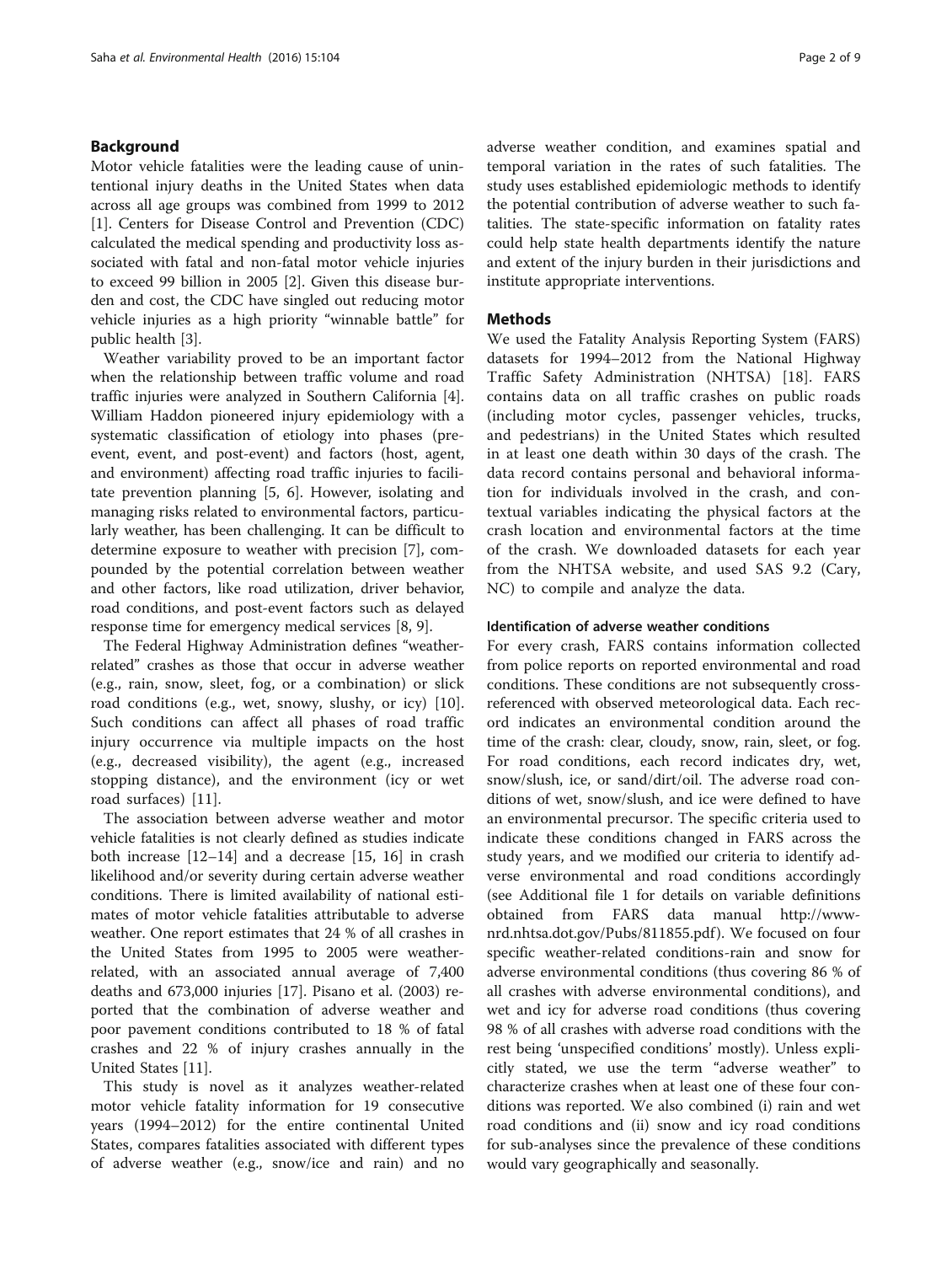We counted the number of fatalities involved in all crashes as well as those with a reported adverse weather condition for the years 1994–2012. Using information on annual vehicle miles traveled (VMT) for the US [[19](#page-7-0)] for these years, we estimated the annual rates of total fatalities and those associated with adverse weather conditions per billion VMT. We then examined the distribution of these fatalities by months to identify seasonal patterns.

Among the multiple risk factors that are associated with the likelihood of fatal crashes, we want to examine the importance of adverse weather as a risk factor. If other risk factors were systematically correlated with adverse weather conditions at the time of fatal crashes, then the potential association between adverse weather and fatalities would be tenuous. For each crash, we extracted information on the age and gender of individuals who died. We identified if involvement of alcohol, drugs, no use of restraint, speeding or prior driving infringements were reported for each of the fatal crashes. Based on the location and time of each crash, we identified if the crash happened on a highway or under poor light conditions (see Additional file [1](#page-7-0) for details on variable definitions obtained from FARS data manual <http://www-nrd.nhtsa.dot.gov/Pubs/811855.pdf> ). Male drivers and the other risk factors mentioned above were dichotomized to indicate their presence or absence. We calculated the Mantel-Haenszel odds ratio (OR) for each risk factor being reported with adverse weather conditions in the event of a fatal crash. This paired comparison helps identify if any of the known risk factors for fatal crashes are correlated with adverse weather, thus confounding the potential association between adverse weather and fatal crashes. An OR of less than one would indicate a lower likelihood of the risk factor being reported for crashes during adverse weather compared to non-adverse weather conditions. We estimated these ORs for all weather conditions, as well as for rain/wet road and snow/icy road conditions separately. Due to concerns of multicollinearity between the dichotomized risk factors, we avoided using logistic regressions with these risk factors as the explanatory variables.

In order to examine the spatial variation in adverse weather related fatalities, we created state-specific (i) total fatality rates and (ii) fatality rates associated with adverse weather per 10,000 vehicle miles travelled (VMT) for 1994–2011 [[19\]](#page-7-0). We used annual VMT estimates for each state that was available from 1994 to 2011. Unfortunately, the VMT estimates were not available separately for adverse weather. We created statelevel maps for these two fatality rates using ARCGIS 9.2 (Redlands, CA). We then estimated the rank correlation between the two rates to assess if the spatial patterns in fatality rates associated with adverse weather were different than the overall fatality rates.

## Results

We observed an overall decrease in motor vehicle fatalities from 40,716 in 1994 to 33,561 in 2012 (Table [1](#page-3-0)). Even though total vehicle miles traveled increased over the study period, the rate of total motor vehicle fatalities per billion VMT decreased from 17.3 in 1994 to 11.3 in 2012. A similar pattern was found for fatalities associated with adverse weather, as the number of fatalities decreased from 7,152 in 1994 to 4,401 in 2012. The rates of fatalities associated with adverse weather per billion VMT decreased from 3.0 in 1994 to 1.5 in 2012. The proportion of total fatalities that were associated with adverse weather decreased from 17.6 % in 1994 to 13.1 % in 2012 with an overall downward trend over the study years. On average, rain/wet conditions were reported for 78 % of fatalities associated with adverse weather, the rest being icy/snow conditions.

For the percentage of fatalities across age groups each year, we did not observe statistically significant differences between fatalities associated with adverse weather conditions and those that were not. We observed that rain/wet road conditions were reported across all months, compared to snow/icy road conditions that were predominantly reported during October to April (Fig. [1\)](#page-3-0). On average during 1994–2012, the highest count of fatalities was observed in December (953.3, 95 % CI: 884, 1022) while the lowest was in July (305.3, 95 % CI: 309, 393). On average, 65 % of fatalities associated with adverse weather happened between November and April.

The odds ratios indicate if the known risk factors for fatal crashes were more likely to be reported with adverse weather conditions compared to fatalities when no adverse weather was reported (Table [2](#page-4-0)). Involvement of alcohol  $(OR = 0.83, 95 %$  CI: 0.82, 0.84) or drugs (OR = 0.74, 95 % CI: 0.71, 0.78), no use of restraint (OR = 0.93, 95 % CI: 0.92, 0.94), speeding (OR = 0.96, 95 % CI: 0.93, 0.98) and driving on urban roads (OR =  $0.84$ , 95 % CI: 0.83, 0.86) were less likely to be reported for fatal crashes when adverse weather conditions were reported. Male drivers had a higher odds ratio (1.16, 95 % CI: 1.14, 1.17) of fatality associated with adverse weather. The odds ratio for poor driving record was 1.01 (95 % CI: 1.00, 1.02), with slight variation between the rain/wet and snow/icy conditions. The odds ratios for a fatal crash happening on a highway (OR = 1.10, 95 % CI: 1.09, 1.11) and in poor light conditions (OR = 1.11, 95 % CI: 1.09, 1.13) were higher under adverse weather conditions compared to non-adverse weather conditions.

Rates for all motor vehicle fatality were higher than rates of fatalities associated with adverse weather in the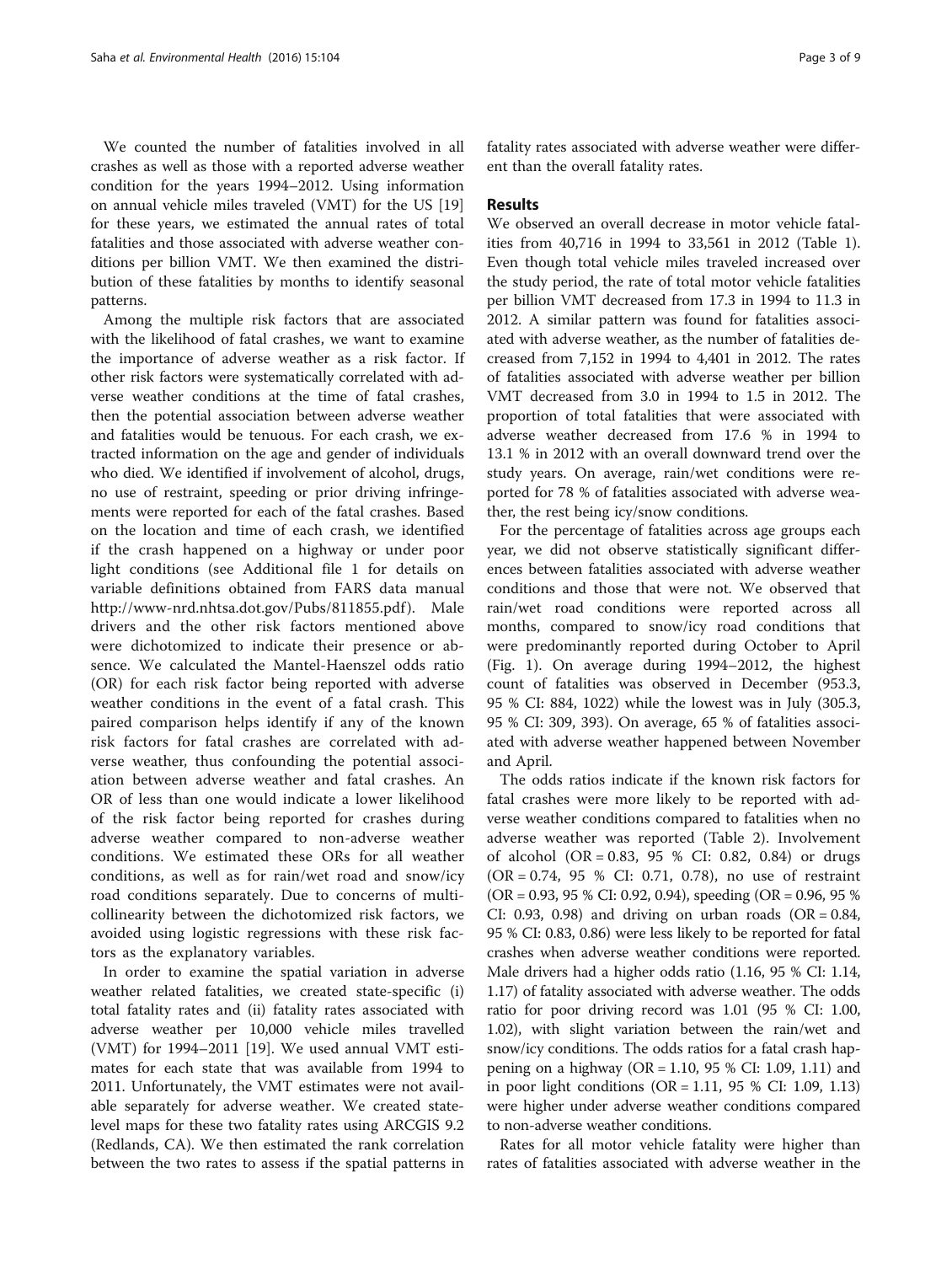| Year | Vehicle miles traveled<br>(billion miles) | Total<br>fatality | Rate of total<br>fatality per | Fatalities associated with<br>adverse weather conditions |             | Rate of fatality associated<br>with adverse weather | Proportion of fatalities<br>associated with |
|------|-------------------------------------------|-------------------|-------------------------------|----------------------------------------------------------|-------------|-----------------------------------------------------|---------------------------------------------|
|      |                                           |                   | billion VMT <sup>a</sup>      | Rain or Wet                                              | Snow or Icy | per billion VMT <sup>a</sup>                        | adverse weather                             |
| 1994 | 2358                                      | 40716             | 17.3                          | 5590                                                     | 1562        | 3.0                                                 | 17.6                                        |
| 1995 | 2423                                      | 41817             | 17.3                          | 5648                                                     | 1760        | 3.1                                                 | 17.7                                        |
| 1996 | 2482                                      | 42065             | 16.9                          | 5712                                                     | 2006        | 3.1                                                 | 18.3                                        |
| 1997 | 2560                                      | 42013             | 16.4                          | 5992                                                     | 1804        | 3.0                                                 | 18.6                                        |
| 1998 | 2625                                      | 41501             | 15.8                          | 5719                                                     | 1198        | 2.6                                                 | 16.7                                        |
| 1999 | 2679                                      | 41717             | 15.6                          | 4924                                                     | 1246        | 2.3                                                 | 14.8                                        |
| 2000 | 2747                                      | 41945             | 15.3                          | 5014                                                     | 1718        | 2.5                                                 | 16.0                                        |
| 2001 | 2796                                      | 42196             | 15.1                          | 5261                                                     | 1304        | 2.3                                                 | 15.6                                        |
| 2002 | 2856                                      | 43005             | 15.1                          | 5566                                                     | 1395        | 2.4                                                 | 16.2                                        |
| 2003 | 2890                                      | 42884             | 14.8                          | 5738                                                     | 1655        | 2.6                                                 | 17.2                                        |
| 2004 | 2965                                      | 42836             | 14.4                          | 5781                                                     | 1478        | 2.4                                                 | 16.9                                        |
| 2005 | 2989                                      | 43510             | 14.6                          | 5347                                                     | 1421        | 2.3                                                 | 15.6                                        |
| 2006 | 3014                                      | 42708             | 14.2                          | 4947                                                     | 987         | 2.0                                                 | 13.9                                        |
| 2007 | 3031                                      | 41259             | 13.6                          | 4522                                                     | 1509        | 2.0                                                 | 14.6                                        |
| 2008 | 2977                                      | 37423             | 12.6                          | 4438                                                     | 1549        | 2.0                                                 | 16.0                                        |
| 2009 | 2957                                      | 33883             | 11.5                          | 4326                                                     | 1189        | 1.9                                                 | 16.3                                        |
| 2010 | 2967                                      | 32999             | 11.1                          | 3553                                                     | 1204        | 1.6                                                 | 14.4                                        |
| 2011 | 2946                                      | 32479             | 11.0                          | 3450                                                     | 1084        | 1.5                                                 | 14.0                                        |
| 2012 | 2969                                      | 33561             | 11.3                          | 3666                                                     | 735         | 1.5                                                 | 13.1                                        |

<span id="page-3-0"></span>Table 1 Number of total fatalities with reported adverse weather conditions (FARS: 1994-2012)

<sup>a</sup>VMT data is annual and could not be separated into VMT traveled in adverse and non-adverse weather

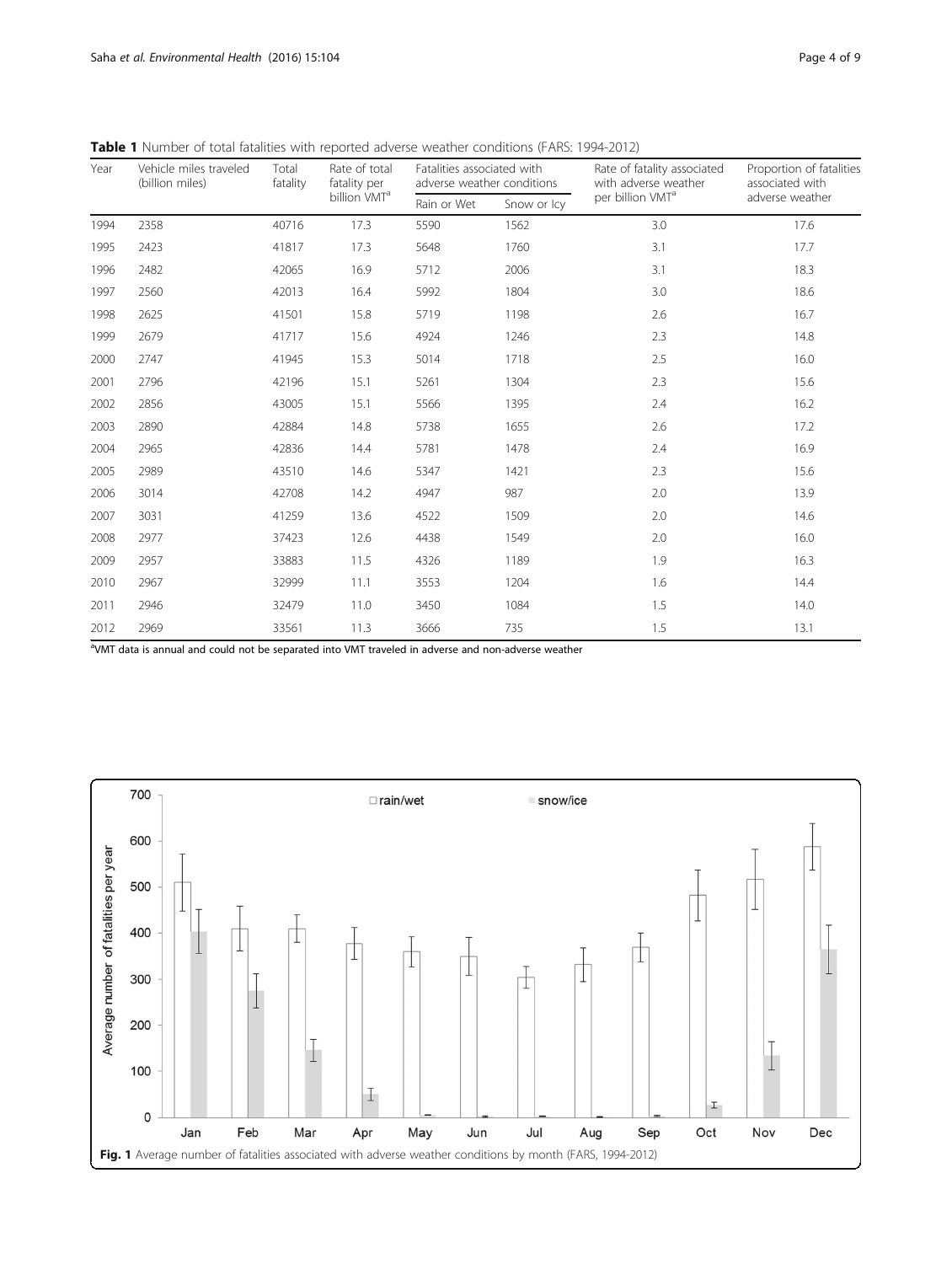<span id="page-4-0"></span>Table 2 Odds ratios<sup>a</sup> for risk factors commonly associated with fatal crashes occurring with adverse weather conditions

|             | Male driver  | Alcohol involvement | Drug involvement | No restraint<br>use | Speeding<br>reported | Urban road         | Poor driving<br>record | Highway           | Poor light<br>condition |
|-------------|--------------|---------------------|------------------|---------------------|----------------------|--------------------|------------------------|-------------------|-------------------------|
| All adverse | .16          | 0.83                | 0.74             | 0.93                | 0.96                 | 0.84               | 1.01                   | 1.10              | 1.11                    |
| conditions  | (1.15, 1.17) | (0.82, 0.84)        | (0.71, 0.78)     | (0.92, 0.94)        | (0.93, 0.98)         | (0.83, 0.86)       | (1.00, 1.02)           | (1.09, 1.10)      | (1.09, 1.13)            |
| Rain or wet | $\cdot$ 11   | 0.90                | 0.87             | 0.95                | 0.97                 | 0.99               | 1.02                   | 1.07              | 1.08                    |
| conditions  | (1.09, 1.13) | (0.89, 0.91)        | (0.84, 0.90)     | (0.94, 0.96)        | (0.95, 0.99)         | (0.97, 1)<br>1.00) | (1.01, 1.03)           | (1.07, 1)<br>.08) | (1.06, 1.10)            |
| Snow or icy | .20          | 0.57                | 0.42             | 0.85                | 0.89                 | 0.45               | 0.97                   | 1.18              | 1.19                    |
| conditions  | (1.18, 1)    | (0.55, 0.59)        | (0.37, 0.47)     | (0.83, 0.87)        | (0.82, 0.96)         | (0.44, 0.47)       | (0.96, 0.99)           | (1.17.1)<br>.19)  | (1.17, 1.22)            |

<sup>a</sup>Each odds ratio is the odds of the risk factor being reported in a crash which happened during adverse weather conditions divided by the odds of the risk factor occurring when no adverse weather conditions are reported

Southwest; opposite patterns were observed in the Pacific Northwest and some states in the Northeast (Figs. 2 and [3\)](#page-5-0). The Spearman rank correlation between the two rates was 0.35 ( $p$  value = 0.01) indicating that the spatial pattern in fatality rates associated with adverse weather is different than the total fatality rates.

## **Discussion**

Using a census of fatal motor vehicle crashes in the United States from 1994 to 2012, we found a declining trend in total fatalities and fatalities associated with adverse weather, including its effects on road surfaces. Fatalities associated with adverse weather conditions

averaged about 16 % of the total. Weather-related fatalities were found to vary both seasonally and geographically. We also found co-variation of adverse weather with some known risk factors.

The magnitude of fatal crashes associated with adverse weather was relatively higher in winter (October to March) compared to summer (April to September). This is plausible since nearly 70 % of the population reside and 74 % of the nation's roads are located in snowy regions [[11\]](#page-7-0). This could be attributed to precipitation in freezing conditions and fewer daylight hours in the winter months. This reasoning is strengthened by our findings that poor light conditions were more likely to be

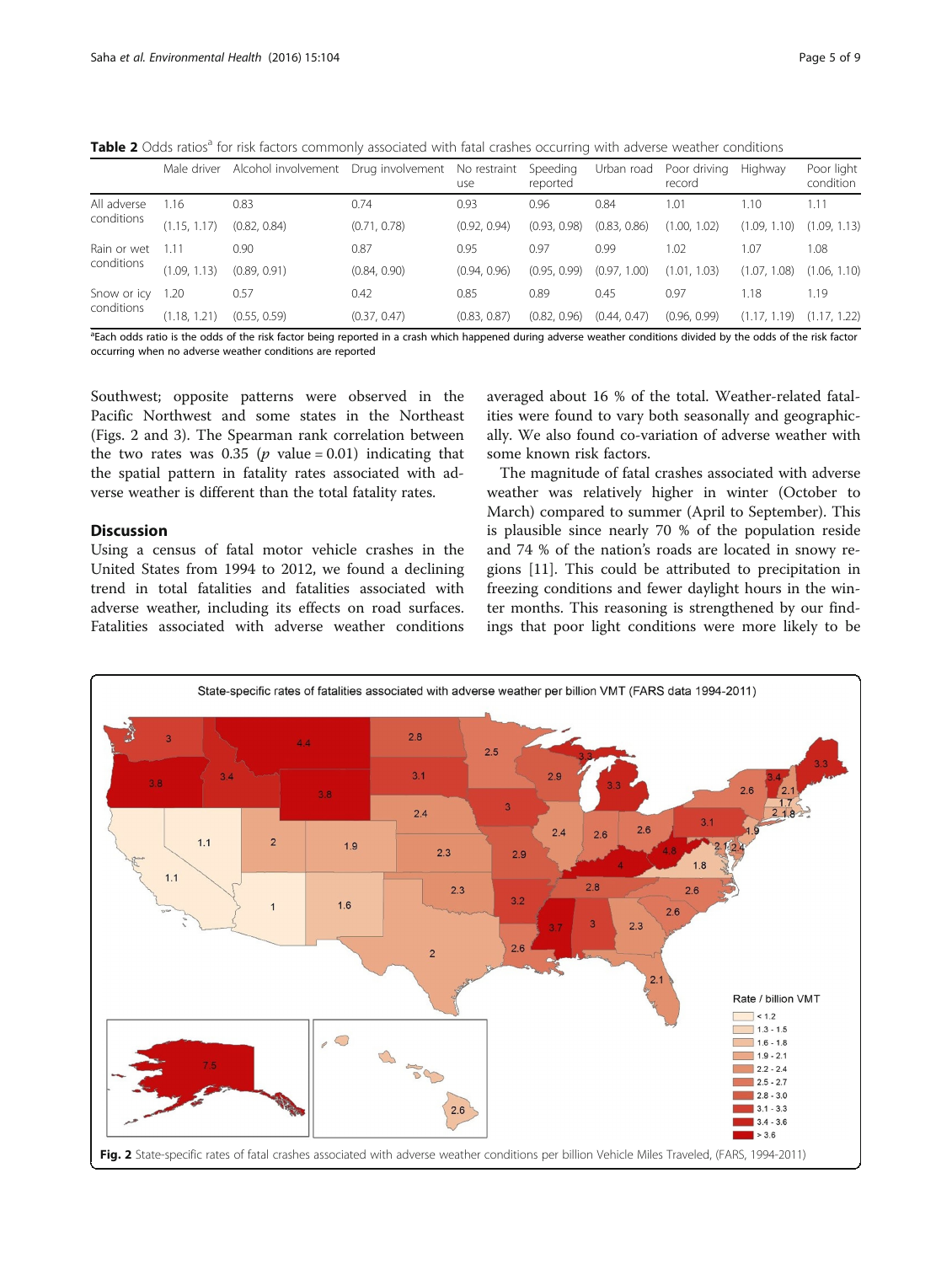<span id="page-5-0"></span>

reported for adverse weather fatalities and the observed higher rates of fatalities associated with adverse weather among states in the Northern latitudes with shorter days. Some studies found snowfall to have a greater effect than rain in increasing both crash and injury rates [[14,](#page-7-0) [20](#page-8-0)], although others indicate no significant difference between rainfall and snowfall in terms of injury collision or injury risk [\[13\]](#page-7-0). In adverse weather many more fatalities may occur at slower speeds than would otherwise be expected. One study in the Northeast US found that driving during winter months was a significant risk factor for crashes on slippery roads [[21](#page-8-0)]. Under certain specific conditions (such as severe winter storms), the rate of localized motor vehicle crashes were found to increase substantially as compared to dry weather [\[22](#page-8-0)]. Overall the literature suggest a higher risk for injury crashes is associated with snowy and wintry conditions due to likely changes in road surface conditions, but this risk may be modified by region, and the impact on fatalities is unclear.

While geographic variation in overall motor vehicle fatality rates have been observed across the US since 1980 [[23\]](#page-8-0), we are unaware of any previous study that has examined the state-by-state occurrence of fatal weatherrelated crashes in the US. Clusters of weather-related crashes have been found in counties in Wisconsin that received more snow or rain [\[24\]](#page-8-0). We found that total

fatal crashes and crash rate (per billion VMT) varied from state to state, and spatial distribution of adverse weather fatalities was different than the distribution of fatalities overall. This could be due to a number of factors. For example, the desert Southwest receives little rainfall or snow, so results indicating that Arizona has the lowest rate of fatal weather-related crashes is not surprising. Conversely, Alaska, which has long periods in which roads may be icy, had the highest fatality rate associated with adverse weather. We found that odds of fatal crashes on rural roads were higher when adverse weather was reported (compared to no adverse conditions), but we were unable to assess how potentially poorer access to health care or greater response time post crashes in rural areas would affect the fatality rates.

Another potentially important aspect of our findings is the distinction of adverse weather as an independent risk separate from other known risk factors [[25, 26](#page-8-0)]. Known risk factors in fatal crashes that could interact with the injury host, the agent, or the driving environment include alcohol use [\[27](#page-8-0)], drug use [[28](#page-8-0)], poor driving record [[29\]](#page-8-0), no restraint use [[30\]](#page-8-0), high speed [\[31\]](#page-8-0), and poor light conditions [\[32](#page-8-0)–[34\]](#page-8-0). In our analysis, alcohol or drug use, poor driving record, no restraint use, and speeding were less likely to co-occur in fatalities during adverse weather conditions suggesting the importance of adverse weather as an independent risk factor. It also supports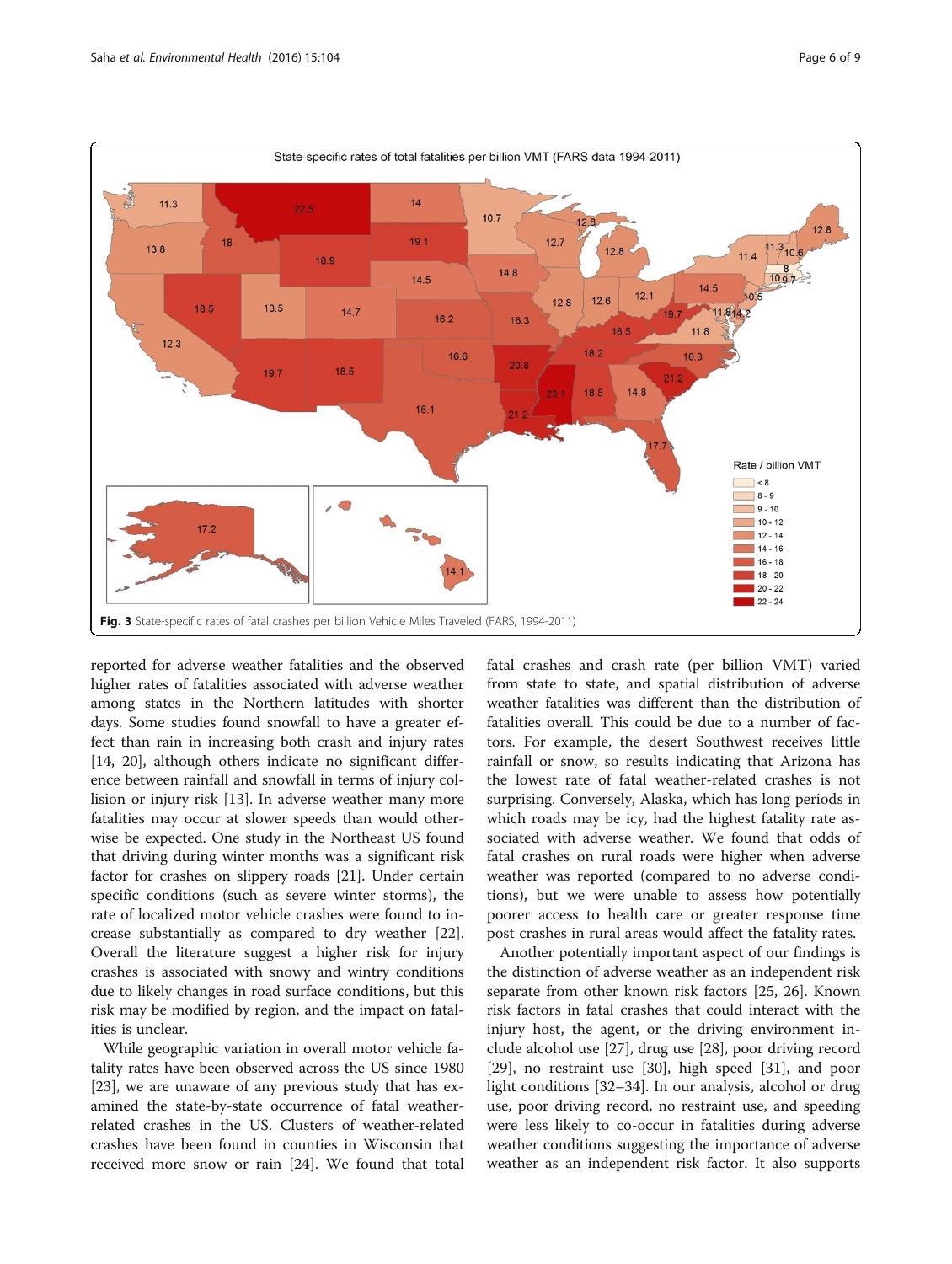the theory of risk compensation, which suggests that people typically adjust their behavior in response to their perceived level of risk (for example, driving more safely and slowly when environmental hazards are greater, and driving less carefully when people feel more protected, such as when they wear a seat belt) [[35\]](#page-8-0). Our analysis also showed that adverse weather fatalities happened more often on highways, where speeds are higher, in poor light conditions, and among males. This concurs with existing evidence suggesting that reduced travel speeds are associated with lower fatality rates [[36](#page-8-0)]; of increased crash risk when poor light conditions combine with adverse weather [[20\]](#page-8-0); that males are at higher risk [[12,](#page-7-0) [37](#page-8-0)]. These findings highlight the importance of further investigating any behavioral modifications that drivers tend to make while driving in adverse weather that influences the risk of fatal crashes. The use of observed meteorological data need to be used in future analysis to assess how intensity and frequency of precipitation may affect driving behavior.

This study has several limitations. The FARS database only includes fatal crashes, and no information on nonfatal crashes, which prevents us from assessing how adverse weather changes the likelihood of non-fatal crashes. We only had access to the subjective law enforcement assessment of local weather and road conditions, alcohol and drug involvement, speeding and seat belt use. Linking observed meteorological conditions at the time and location of fatal crashes should provide better characterization of adverse weather. We had access to annual VMT estimates only, and thus could only estimate annual fatality rates for all adverse weather condition. Driving patterns however change across seasons and fatality rates specific to VMT in winter and summer months could be important supplementary information. Estimation of fatality rates to specific weather type could be useful given the seasonal variability in adverse weather. The information on whether alcohol or drugs were involved in each crash was based on a combination of blood alcohol level tests and the subjective assessment of law enforcement personnel at the scene of crash, limiting our ability to ascertain between high and low levels of intoxication.

These findings have potential implication for research on how motor vehicle crashes related to adverse weather may be affected by climate change. Total annual and seasonal precipitation has already shifted in some areas of the US, and climate models predict this trend will continue [\[38](#page-8-0)] and incidence of severe weather to increase [[39, 40\]](#page-8-0). Determining the impact of recent climate change on road traffic injuries is difficult, given lack of precise exposure information, though the number of deaths in vehicles from flash floods in Texas exhibited a general upward trend from 1959 to 2009 [\[41](#page-8-0)]. A study in Vancouver estimated an increase in collision counts by the mid-2050s due to greater rainfall intensity [\[42](#page-8-0)]. Downscaled climate models and local traffic models will need to be combined at appropriate spatial scales to determine localized impacts. While the potential impacts of climate change on fatal motor vehicle crashes is unclear, public health practitioners should be aware of the possibility of increased risk with changes in weather, especially those that occur suddenly and unexpectedly.

Another implication of the findings is that prevention of road traffic injuries related to adverse weather conditions may require specific prevention strategies. Returning to Haddon's matrix can help lend insight into possible intervention strategies. In Haddon's pioneering analysis, environmental conditions were named as factors affecting risk in each phase of the event. Another approach, aimed at highlighting the role of adverse weather in fatal crashes, could be to develop a matrix focused on factors specific to crashes in adverse weather. In Table 3 we present a modified matrix illustrating the ways in which adverse weather conditions might affect several factors relevant to road traffic injury prevention

| Phase      | Host                                                                   | Agent                                                                                                          | Social environment                                                                                                         | Physical environment                                                                                                        |
|------------|------------------------------------------------------------------------|----------------------------------------------------------------------------------------------------------------|----------------------------------------------------------------------------------------------------------------------------|-----------------------------------------------------------------------------------------------------------------------------|
| Pre-Event  | Severe weather driving<br>experience and training                      | Specific adverse weather<br>equipment affecting<br>performance and thus energy<br>transfer (e.g., tire chains) | Transportation infrastructure<br>(e.g., road network) preparedness<br>for adverse weather.<br>Adverse-weather speed limits | Weather-resilient signage. Road<br>surface preparation (e.g., salt).<br>Road and bridge design<br>(e.g., drainage capacity) |
| Fvent      | Ability to perform emergency<br>and evasive maneuvers                  | Stopping distance. Anti-lock<br>brakes. Vehicle performance<br>characteristics. Safe airbag<br>deployment      |                                                                                                                            | Collision barriers                                                                                                          |
| Post-Event | Capacity to withstand adverse<br>environmental and injury<br>exposures | Vehicle crash notification<br>system                                                                           | Transportation planning and traffic<br>flow management to facilitate<br>emergency medical and safety<br>response           | Emergency medical service<br>arrival and transport time.<br>Feasibility of air transport                                    |

Table 3 Conceptual Haddon matrix of factors in road traffic fatalities in the setting of adverse weather and road conditions

Some possible phase-specific factors affected by adverse weather and road conditions. Factors wherein adverse weather conditions are not considered a significant part of the causal pathway, e.g., use of active and passive restraints, are not listed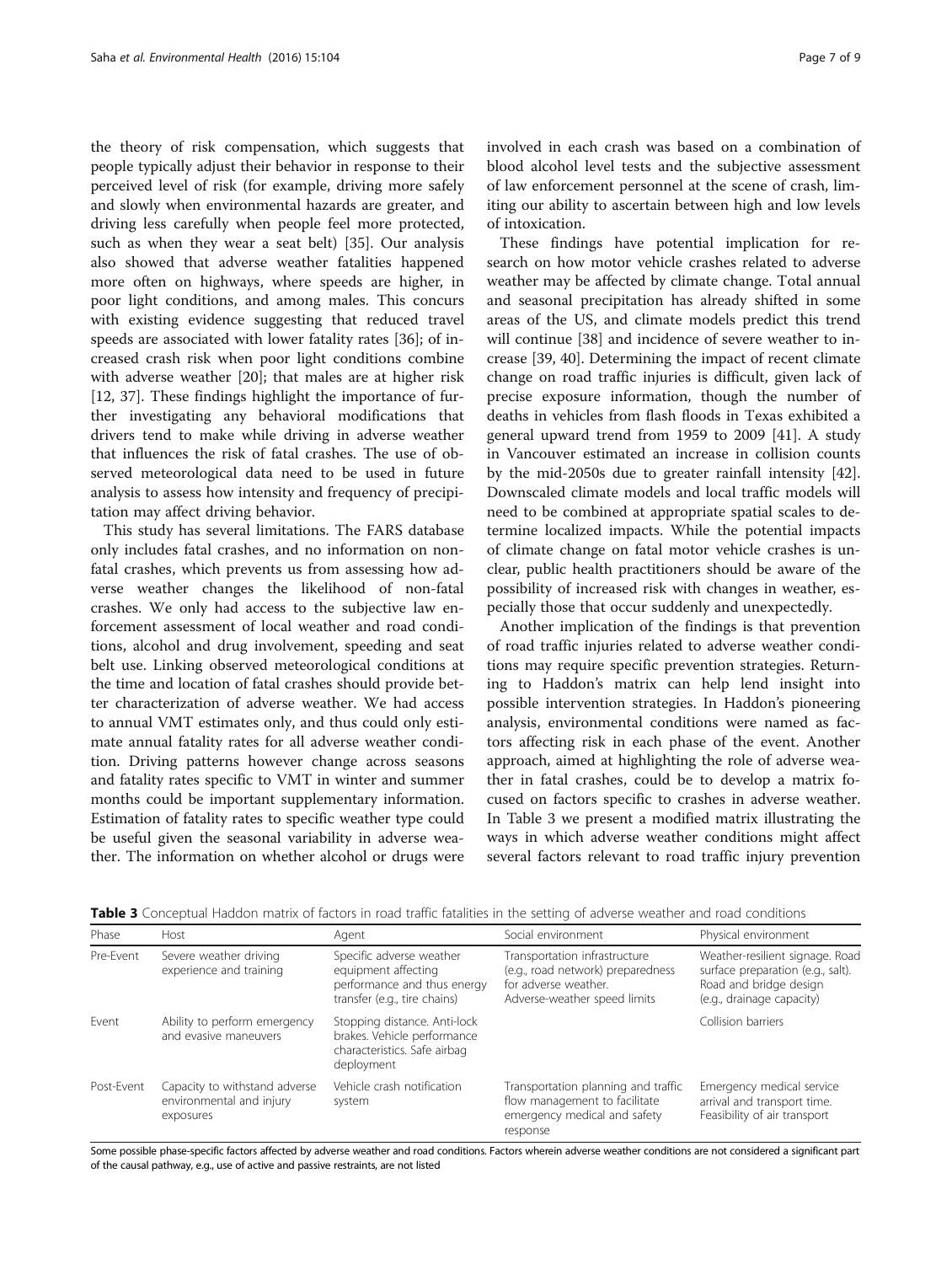<span id="page-7-0"></span>and control. The hosts in the matrix are people injured by road traffic crashes in which adverse weather plays a role; the agent is kinetic energy transferred from vehicles and objects in the environment to the host; the social environment includes relevant cultural and policy factors; and the physical environment includes physical factors in the vicinity of the crash. This matrix is meant to be neither prescriptive nor exhaustive but instead to frame a potential line of inquiry; potential interventions would need to be developed and vetted for efficacy.

## Conclusion

While motor vehicle fatalities declined from 1994 to 2012, an adverse weather condition was reported at the time of crash for an annual average of 16 % of all fatalities. Among these fatalities associated with adverse weather conditions, the odds of some risk factors (e.g., poor light conditions, driving on highways) also being reported were high, while the odds of other risk factors (like alcohol and drug involvement, speeding, lack of restraint use, poor driving record) were low. These fatalities associated with adverse weather vary by season and different parts of the US. These findings have implications for future research on the potential risk of motor vehicle fatalities, either from impacts of adverse weather on driver behavior or from the events' effects on pavement and the safety of roads.

## Additional file

[Additional file 1:](dx.doi.org/10.1186/s12940-016-0189-x) Online Supplement. (DOCX 17 kb)

#### Abbreviations

CDC: Centers for Disease Control and Prevention; FHA: Fatality Analysis Reporting System; NHTSA: National Highway Traffic Safety Administration

#### Acknowledgement

Not applicable.

#### Funding

No funding was necessary for accomplishing this research.

#### Availability of data

All relevant raw data is freely available at this website [\(http://www.nhtsa.gov/](http://www.nhtsa.gov/FARS) [FARS\)](http://www.nhtsa.gov/FARS) to any scientist wishing to use them for non-commercial purposes, without breaching participant confidentiality.

#### Authors' contributions

SS, PS, JH conceived of the study concept and design. SS, AN performed the data acquisition and analysis. SS, PS, AN, JH contributed to drafting manuscript. All authors read and approved the final manuscript.

#### Conflict of interests

No authors of the paper have any competing financial interests to declare. Drs Saha and Hess have served as scientific consultants to the Natural Defense Resource Council, USA. Dr Hess has served as consultant to Lumenetec, LLC. The findings and conclusions in this report are of the authors and do not necessarily represent the official position of the Centers for Disease Control and Prevention.

#### Consent for publication

Is not applicable as the manuscript does not contain any individual persons' data.

#### Ethics approval and consent to participate

Was not required for this project as no human or animal data was used.

#### Author details

<sup>1</sup>Climate and Health Program, Division of Environmental Hazards and Health Effects, National Center for Environmental Health, Centers for Disease Control and Prevention, 4770 Buford Hwy, MS F59, Atlanta, GA 30341, USA. <sup>2</sup>College of Public Health, Rhodes Hall, Health Sciences Campus, University of Georgia, Athens, GA 30602, USA. <sup>3</sup>Department of Global Health, Division of Emergency Medicine, Department of Environmental and Occupational Health Sciences, University of Washington, 4225 Roosevelt Way NE #100, Seattle, WA 98105, USA.

#### Received: 7 July 2016 Accepted: 26 October 2016 Published online: 08 November 2016

#### References

- 1. Centers for Disease Control and Prevention. Leading Causes of Death Reports, National and Regional, 1999 – 2012, National Center for Injury Prevention and Control. 2011.
- 2. Naumann RB, Dellinger AM, Zaloshnja E, Lawrence BA, Miller TR. Incidence and total lifetime costs of motor vehicle-related fatal and nonfatal injury by road user type, United States, 2005. Traffic Inj Prev. 2010;11(4):353–60.
- 3. Centers for Disease Control and Prevention. Winnable Battles. 2014; [http://](http://www.cdc.gov/winnablebattles/resources.html) [www.cdc.gov/winnablebattles/resources.html](http://www.cdc.gov/winnablebattles/resources.html). Accessed 3 Oct 2014.
- 4. Golob T, Recker W. Relationships Among Urban Freeway Accidents, Traffic Flow, Weather, and Lighting Conditions. J Trans Eng. 2003;129(4):342–53.
- 5. Haddon Jr W. Advances in the epidemiology of injuries as a basis for public policy. Public Health Rep. 1980;95(5):411–21.
- 6. Haddon Jr W. Options for the prevention of motor vehicle crash injury. Isr J Med Sci. 1980;16(1):45–65.
- 7. Brodsky H, Hakkert AS. Risk of a road accident in rainy weather. Accid Anal Prev. 1988;20(3):161–76.
- 8. Chakrabarty N, Gupta K. Analysis of Driver Behaviour and Crash Characteristics during Adverse Weather Conditions. Procedia Soc Behav Sci. 2013;104:1048–57.
- 9. Fridstrøm L, Ifver J, Ingebrigtsen S, Kulmala R, Thomsen LK. Measuring the contribution of randomness, exposure, weather, and daylight to the variation in road accident counts. Accid Anal Prev. 1995;27(1):1–20.
- 10. United States Department of Transportation. How Do Weather Events Impact Roads? Road Weather Management Program [http://ops.fhwa.dot.](http://ops.fhwa.dot.gov/Weather/q1_roadimpact.htm) [gov/Weather/q1\\_roadimpact.htm.](http://ops.fhwa.dot.gov/Weather/q1_roadimpact.htm) Accessed 3 Oct 2014.
- 11. Pisano P, Goodwin L, Stern A. Surface Transportation Safety and Operations: the impacts of weather within the context of climate change. Proceedings of The Potential Impacts of Climate Change on Transportation. Washington, D.C.: US Department of Transportation Centre for Climate Change and Environmental Forecasting; 2003.
- 12. Jung S, Qinb X, Noyce DA. Rainfall effect on single-vehicle crash severities using polychotomous response models. Accid Anal Prev. 2010;42(1):213–24.
- 13. Mills BN, Andrey J, Hambly D. Analysis of precipitation-related motor vehicle collision and injury risk using insurance and police record information for Winnipeg, Canada. J Safety Res. 2011;42(5):383–90.
- 14. Qiu L, Nixon W. Effects of Adverse Weather on Traffic Crashes: Systematic Review and Meta-Analysis. Trans Res Rec. 2008;2055(-1):139–46.
- 15. Edwards JB. The Relationship Between Road Accident Severity and Recorded Weather. J Safety Res. 1998;29(4):249–62.
- 16. Eisenberg D, Warner KE. Effects of snowfalls on motor vehicle collisions, injuries, and fatalities. Am J Public Health. 2005;95(1):120–4.
- 17. Pisano PA, Goodwin LC, Rossetti MA. U.S. highway crashes in adverse road weather conditions. New Orleans: 88th American Meteorological Society Annual Meeting; 2008.
- 18. National Highway Traffic Safety Administration. Fatality Analysis Reporting System (FARS).<http://www.nhtsa.gov/FARS>. Accessed 1 June 2014.
- 19. Federal Highway Administration. Table VM-1 and VM-2 of the Roadway Extent, Characterisitcs and Performance Section of the annual Highway Statistics series. [https://www.fhwa.dot.gov/policyinformation/quickfinddata/](https://www.fhwa.dot.gov/policyinformation/quickfinddata/qftravel.cfm) [qftravel.cfm.](https://www.fhwa.dot.gov/policyinformation/quickfinddata/qftravel.cfm) Accessed 10 Oct 2013